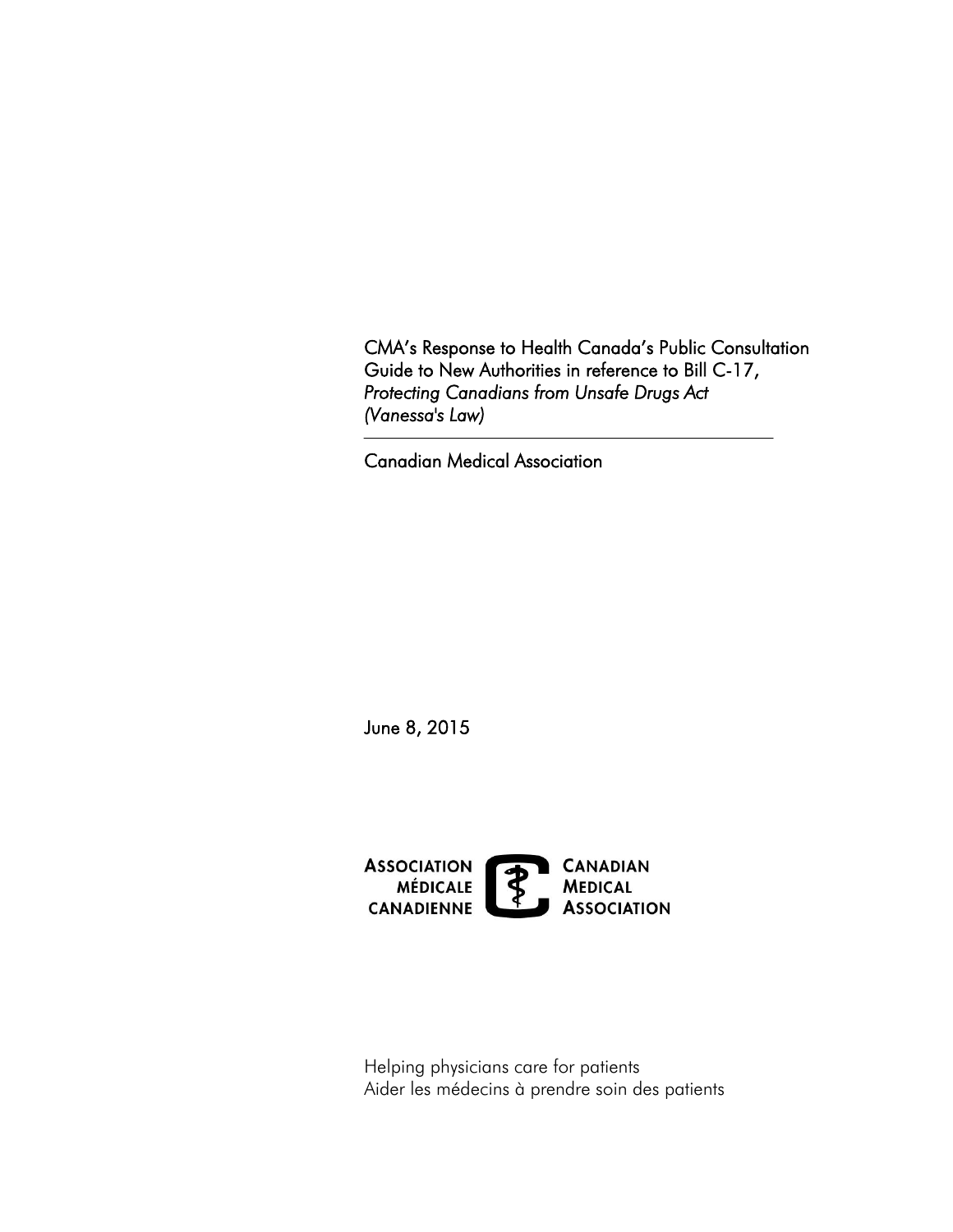The Canadian Medical Association (CMA) is the national voice of Canadian physicians. Founded in 1867, CMA's mission is helping physician care for patients.

On behalf of its more than 80,000 members and the Canadian public, CMA performs a wide variety of functions. Key functions include advocating for health promotion and disease/injury prevention policies and strategies, advocating for access to quality health care, facilitating change within the medical profession, and providing leadership and guidance to physicians to help them influence, manage and adapt to changes in health care delivery.

The CMA is a voluntary professional organization representing the majority of Canada's physicians and comprising 12 provincial and territorial divisions and 51 national medical organizations.

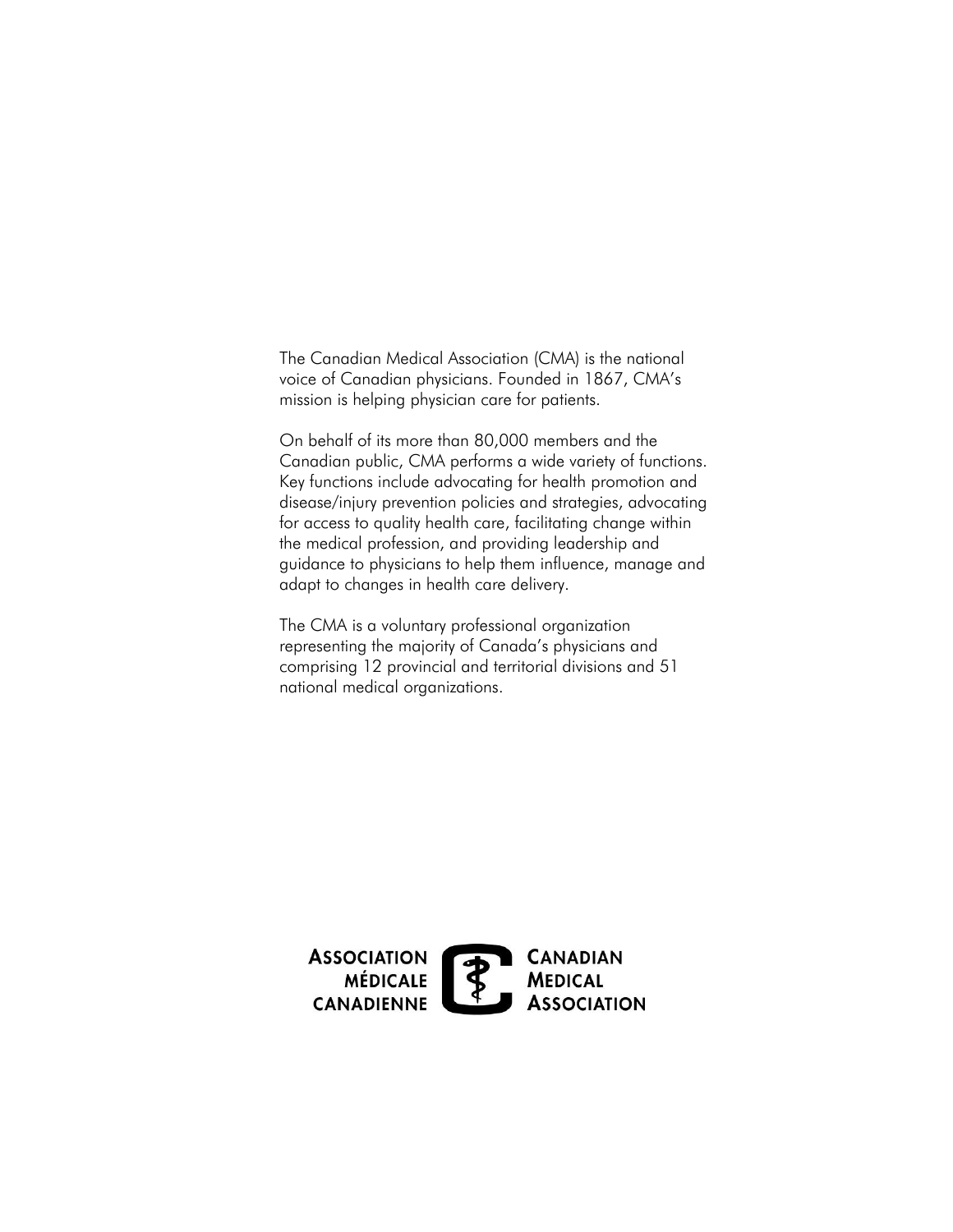The Canadian Medical Association (CMA) is pleased to provide its response to Health Canada's public consultation on the Guide to New Authorities (power to require & disclose information, power to order a label change and power to order a recall), in reference to the *Protecting Canadians from Unsafe Drugs Act (Vanessa's Law),* which came into force on November 6, 2014.

The CMA supports a robust legislative framework toward an unbiased, evidence-based system for the oversight of pharmaceutical products, which spans both the pre- and postapproval of these products, with the ultimate goal of patient safety. Prescription medication plays a critical role as part of a high-quality, patient-centred and cost-effective health care system. It is a priority to physicians that all Canadians have access to affordable, safe and effective prescription medications.

Stemming from this perspective, the CMA strongly welcomed the new ministerial authorities established by *Vanessa's Law* as an important contribution to patient safety and the effectiveness of Health Canada's oversight of prescription pharmaceuticals. With these new authorities now in effect, it is critical that implementation is comprehensive, effective and transparent. As such, CMA's response to this public consultation on the new Guide will focus on the need for:

- increased clarity on the thresholds that underpin the use of these new authorities,
- guidance on the notification of public, physicians and other health care practitioners, and
- a commitment to ongoing oversight and revision process of this guidance.

# ISSUE 1: PROVIDE INCREASED CLARITY ON THE THRESHOLDS

 of Bill C-17, *Protecting Canadians from Unsafe Drugs Act,* key recommendations included lack of clarity on the threshold required to be met to enable the use of these new authorities. In CMA's brief<sup>1</sup> to the House of Commons Standing Committee on Health as part of its study clarification of both ministerial authority and responsibility in support of patient safety. The CMA supported the intent of the expansion of these powers, but expressed concern with the

risk. In order to ensure the consistent and effective implementation of these new ministerial authorities, the CMA considers it essential that the Guide provide more clarity on the threshold that enables the use of the new authorities, including the determination of serious

To determine this threshold, Health Canada relies on experts to analyze scientific information and make a recommendation to the Minister.

 $\overline{a}$ Submission to the House of Commons Standing Committee on Health. CMA. Retrieved from: http://policybase.cma.ca/dbtw-<sup>1</sup> Canadian Medical Association (2014) Bill C-17 An Act to amend the Food and Drugs Act - Protecting Canadians from Unsafe Drugs. [wpd/Briefpdf/BR2014-09.pdf](http://policybase.cma.ca/dbtw-wpd/Briefpdf/BR2014-09.pdf)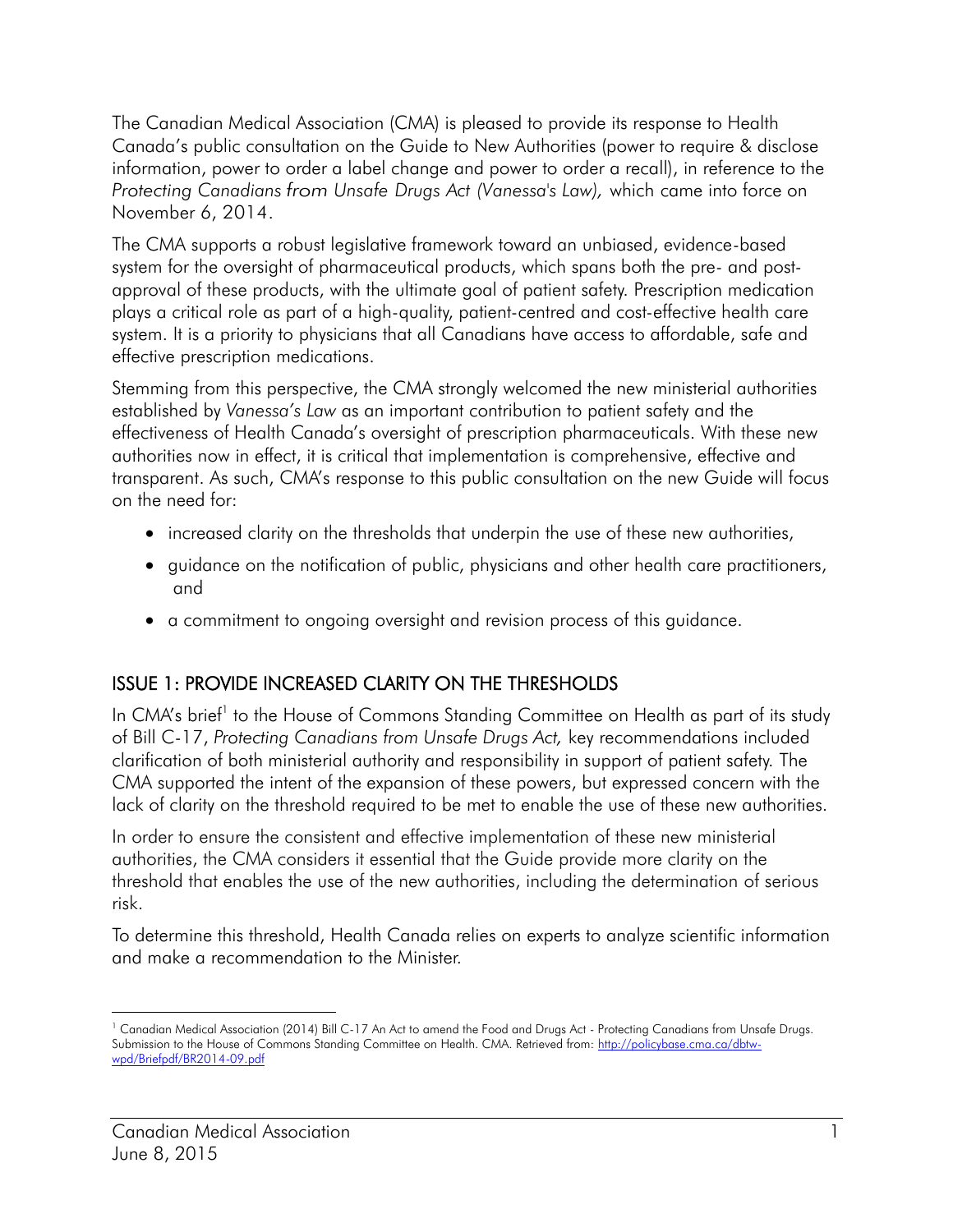#### The CMA recommends that guidance be expanded to specify a mechanism for experts, external to Health Canada, to submit recommendations for action and the process by which these recommendations would be considered.

ensure that this threshold does not constrain ministerial authority when action is needed. As the definition of "serious risk of injury to human health" is not provided in *Vanessa's Law,* it is critical that it be addressed in the Guide. Annex A of the Guide states that "the determination of whether a therapeutic product presents a serious risk is complex and is conducted on a case-by-case basis when new information becomes available", and puts forward a "non-exhaustive" list of elements to be considered. It also states that different weights would be attributed to different elements and suggests further contextual elements. The CMA is concerned that without a clear process for the determination of what constitutes a serious risk that subjectivity may have an undue role in this determination and there is the potential for a lack of consistency from case to case. Further, a detailed process is required to

### and support reasoned decisions which stand up to legal challenges. The CMA recommends that the elements and process for the determination of "serious risk" be further defined, in order to bring clarity to the determination of a threshold for serious risk,

## ISSUE 2: INCLUDE GUIDANCE NOTIFICATION TO PUBLIC, PHYSICIANS AND OTHER HEALTH CARE PRACTITIONERS

The CMA is supportive of the guiding principles that should govern all decisions made by Health Canada acting as a regulatory decision-maker, i.e., that power is exercised in a process that is free from bias, based on evidence and in a transparent manner.

#### new authorities are exercised. In order to support transparency, the CMA recommends that the guidance be expanded to include the notification of the public, both by companies<sup>2</sup> and by Health Canada, when these

critical to ensure their comprehensive, effective and transparent implementation. Access to accurate, unbiased information is essential for people to make decisions about their own health.. A clear elaboration and articulation of the process and timelines for how and when public notification is issued in relation to the exercise of the new ministerial authorities is

 health professionals be informed as quickly and efficiently as possible. Also, when new information is discovered about a prescription medication, it is important that

As part of Health Canada's commitment to transparency, the CMA recommends that the guidance should be expanded to include public disclosure of Health Canada's usage of the guidance: how the thresholds are applied on a case by case basis and the outcomes of decisions, even when the process results in no action being taken.

 $\overline{a}$ 

 the consultation document, in the case of s. 21.1 it is a "person" (can include an individual, a research institution, a corporation or an authorization holder), in the case of 21.2 it is the therapeutic product authorization holder, and in the case of s.21.3 it is a "person". <sup>2</sup> Note: Throughout this submission, "companies" refers to whom the new ministerial powers apply outside of the regulator – as explained in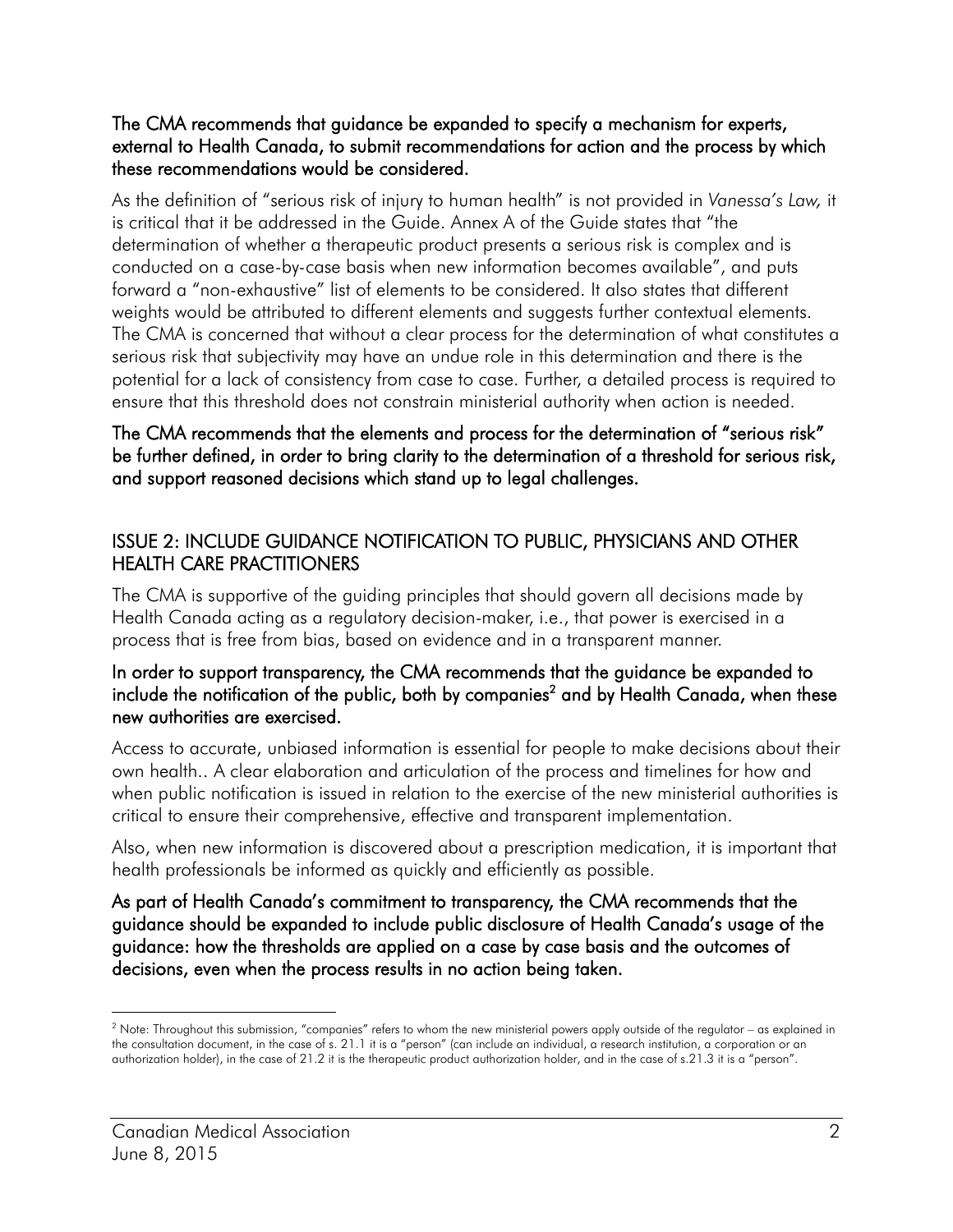instructions on their public notification expectations in a situation where a product may pose The U.S. Food and Drug Administration (U.S. FDA), for example, provides guidance and a significant health hazard.<sup>3</sup> In addition, there are different mechanisms of public notification, including 'mobile web' and alerts.

effectiveness of the action taken. Finally, also consistent with the guidance of the U.S. FDA, the CMA recommends that the guidance be expanded to require evaluation by companies and Health Canada of the use of the power for collection of information, label change or recall and public reporting on the

## ISSUE 3: SPECIFY THE OVERSIGHT AND REVISION OF THE GUIDANCE

As part of its public consultation outreach with stakeholders on this new guidance, Health Canada officials have described the Guide as an evergreen document that will be continually updated. The CMA is supportive of Health Canada's efforts to engage stakeholders and the

public in the development and revision of this guidance.<br>To ensure clarity on how or when the revision process will be undertaken, the CMA recommends that the guidance include a timeline for revision, a mechanism for stakeholders to identify issues with the guidance, and the circumstances that would trigger an early review, possibly leading to a revision.

## **CONCLUSION**

The CMA welcomed this opportunity to submit recommendations on how Health Canada may improve the Guide to New Authorities, which is critical to the comprehensive, effective and transparent implementation of the new authorities established by *Vanessa's Law*. The CMA looks forward to continued and ongoing collaboration with Health Canada on its implementation of these important new powers.

### Overview of Recommendations

- 1. The CMA recommends that the guidance be expanded to specify a mechanism for experts, external to Health Canada, to submit recommendations for action and the process by which these recommendations would be considered.
- 2. The CMA recommends that the elements and process for the determination of "serious risk" be further defined, in order to bring clarity to the determination of a threshold for serious risk, and support reasoned decisions which stand up to legal challenges.

 $\overline{a}$  $3$  U.S. Food and Drug Administration (2015) Guidance for Industry: Product Recalls, Including Removals and Corrections. Retrieved from: http://www.fda.gov/Safety/Recalls/IndustryGuidance/ucm129259.htm